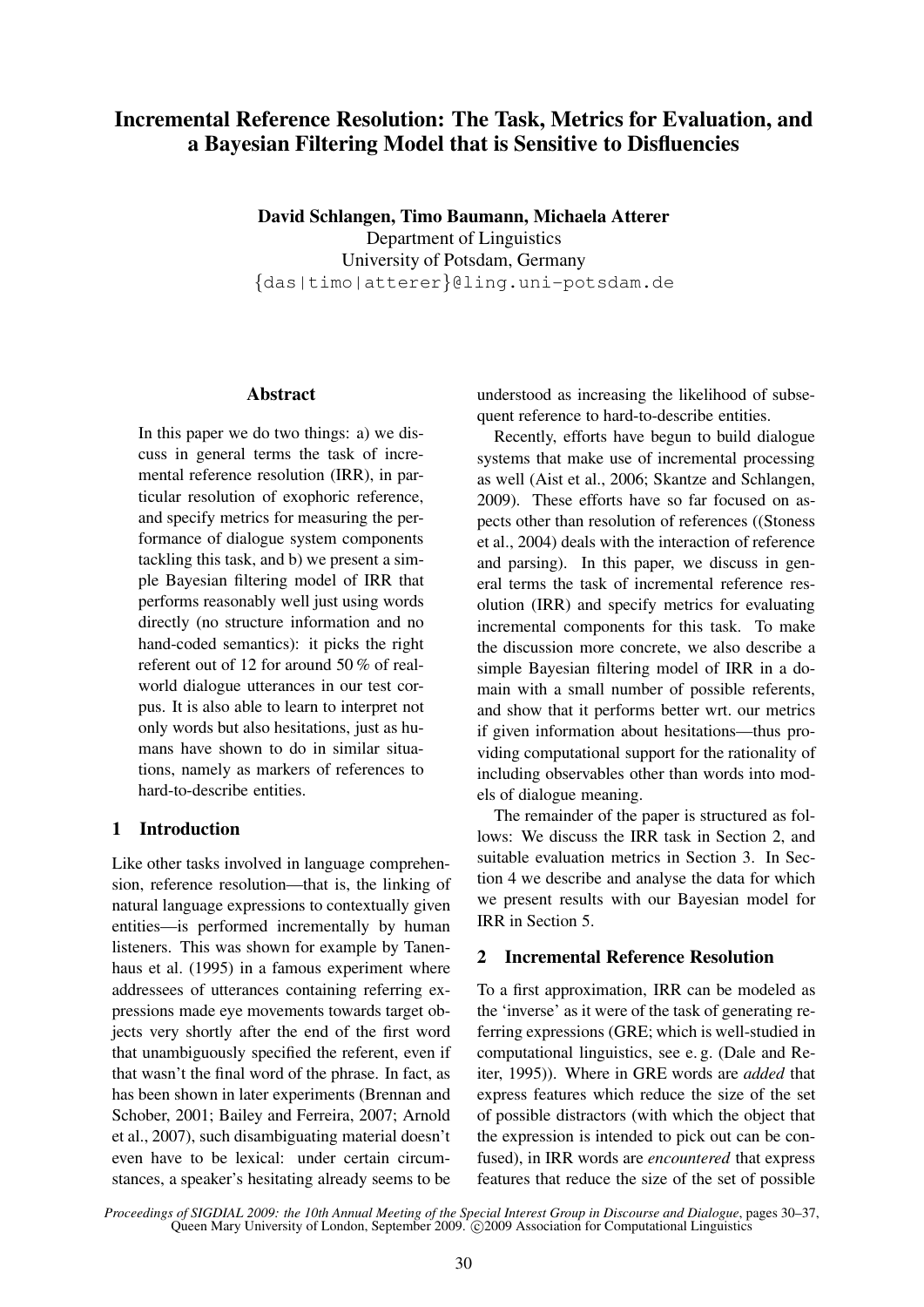referents. To give a concrete example, for the expression in (1-a), we could imagine that the logical representation in (1-b) is built on a word-by-word basis, and at each step the expression is checked against the world model to see whether the reference has become unique.

(1) a. the red cross b.  $ix(\text{red}(x) \wedge \text{cross}(x))$ 

To give an example, in a situation where there are available for reference only one red cross, one green circle, and two blue squares, we can say that after "the red" the referent should have been found; in a world with two red crosses, we would need to wait for further restricting information  $(e, g, \dots)$  on the left").

This is one way to describe the task, then: a component for incremental reference resolution takes expressions as input in a word-by-word fashion and delivers for each new input a set (possibly a singleton set) as output which collects those discourse entities that are compatible with the expression up to that point. (This description is meant to be neutral as to whether reference is exophoric, i. e. directly to entities in the world, or anaphoric, via previous mentions; we will mainly discuss the former case, though.)

As we will see below, this does however not translate directly into a usable metric for evaluation. While it is easy to identify the contributions of individual words in simple, constructed expressions like (1-a), reference in real conversations is often much more complex, and is a collaborative process that isn't confined to single expressions (Clark and Schaefer, 1987): referring is a pragmatic action that is not reducible to denotation. In our corpus (see below), we often find descriptions as in (2), where the speaker continuously adds (rather vague) material, typically until the addressee signals that she identified the item, or proposes a different way to describe it. While it's difficult to say in the individual case what the appropriate moment is to settle on a hypothesis about the intended referent, and what the "correct" time-course of the development of hypotheses is, it's easy to say what we want to be true in general: we want a referent to be found as early as possible, with as little change of opinion as possible during the utterance.<sup>1</sup> Hence a model that finds the correct referent earlier and makes fewer wrong decisions than a competing one will be considered better. The metrics we develop in the next section spell out this idea.

# **3 Evaluation Metrics for IRR**

In previous work, we have discussed metrics for evaluating the performance of incremental speech recognition (Baumann et al., 2009). There, our metrics could rely on time-aligned gold-standard information against which the incremental results could be measured. For the reasons discussed in the previous section, we do not assume that we have such temporally-aligned information for evaluating IRR. Our measures described here simply assume that there is one intention behind the referring utterances (namely to identify a certain entity), and that this intention is there from the beginning of the utterance and stays constant. $<sup>2</sup>$  This</sup> is not to be understood as the claim that it is reasonable to expect an IRR component to pick out a referent even if the only part of the utterance that has already been processed for example is "now take the"—it just facilitates the "earlier is better" ranking discussed above.

We use two kinds of metrics for IRR: *positional metrics*, which measure when (which percentage into the utterance) a certain event happens, and *edit metrics* which capture the "jumpiness" of the decision process (how often the component changes its mind during an utterance).

Figure 1 shows a constructed example that il-

<sup>(2)</sup> Also das S Teil sieht so aus dass es ein einzelnes . Teilchen hat . dann . vier am Stück im rechten Winkel .. dazu nee . nee warte .. dann noch ein einzelnes das guckt auf der anderen Seite raus.

*well, the S piece looks so that it has a single . piece . and then . four together in a 90 degree angle .. and also . no .. wait .. and then a single piece that sticks out on the other side.*

<sup>&</sup>lt;sup>1</sup>We leave open here what "as early as possible" means a well-trained model might be able to resolve a reference before the speaker even deems that possible, and hence appear to do unnatural (or supernatural?) 'mind reading'. Conversely, frequent changes of opinion might be something that human listeners would exhibit as well (e. g. in their gaze direction). We abstract away from these finer details in our heuristic.

<sup>&</sup>lt;sup>2</sup>Note that our metrics would also work for corpora where the correct point-of-identification is annotated; this would simply move the reference point from the beginning of the utterance to that point. Gallo et al. (2007) describe an annotation effort in a simpler domain where entities can easily be described which would make such information available.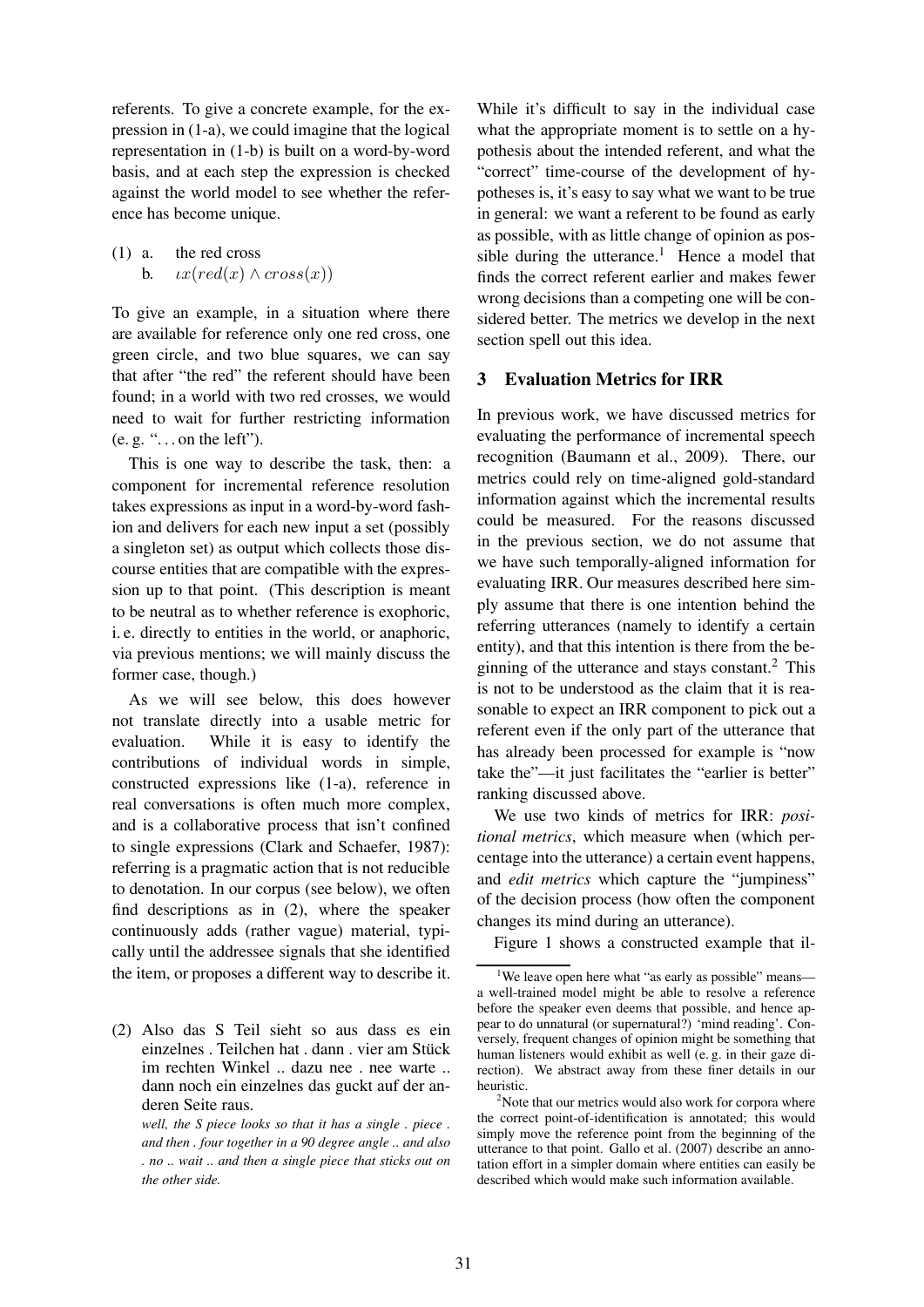

Figure 1: Simple constructed example that illustrates the evaluation measures

lustrates these ideas. We assume that reference is to an object that is internally represented by the letter F. The example shows two models, no-sil and sil (what exactly they are doesn't matter for now). The former model guesses that reference is to object X already after the first word, and stays with this opinion until it encounters the final word, when it chooses F as most likely referent. (Why the decision for the items *sil* is "-" will be explained below; here this can be read as "repetition of previous decision".) The other model changes its mind more often, but also is correct for the first time earlier and stays correct earlier. Our metrics make this observation more precise:

• **average fc** (first correct): how deep into the utterance do we make the first correct guess? (If the decision component delivers n-best lists instead of single guesses, "correct" means here and below "is member of n-best list".)

E. g., if the referent is recognised only after the final word of the expression, the score for this metric would be 1. In our example it is 2/5 for the sil-model and 1 for the non-sil model.

• **fc applicable**: since the previous measure can only be specified for cases where the correct referent has been found, we also specify for how many utterances this is the case.

• **average ff** (first final): how deep into the utterance do we make the correct guess *and* don't subsequently change our mind? This would be 4/5 for the sil-model in our example and 1 for the no-silmodel.

• **ff applicable**: again, the previous measure can only be given where the final guess of the component is correct, so we also need to specify how often this is the case. Note that whenever ff is applicable, fc is applicable as well, so **ff applicable**≤**fc applicable**.

• **ed-utt** (mean edits per utterance): an IRR module may still change its mind even after it has already made a correct guess. This metric measures how often the module changes its mind before it comes back to the right guess (if at all). Since such decision-revisions (edits) may be costly for later modules, which possibly need to retract their own hypotheses that they've built based on the output of this module, ideally this number should be low.

In our example the number of edits between fc and ff is 2 for the sil-model and 0 for the non-sil model (because here fc and ff are at the same position).

• **eo** (edit overhead): ratio unnecessary edits / necessary edits. (In the ideal case, there is exactly one edit, from "no decision" to the correct guess.)

• **correctness**: how often the model guesses correctly. This is 3/5 for the sil-model in the example and 1/5 for the non-sil-model.

• **sil-correctness**: how often the model guesses correctly *during hesitations*. The correctness measure applied only to certain data-points; we use this to investigate whether informing the model about hesitations is helpful.

• **adjusted error**: some of our IRR models can return "undecided" as reply. The correctness measures defined above would punish this in the same way as a wrong guess. The **adjusted error** measure implements the idea that undecidedness is better than a wrong guess, at least early in the utterance. More precisely, it's defined to be 0 if the guess is correct,  $pos / pos_{max}$  if the reply is "undecided" (with pos denoting the position in the utterance), and 1 if the guess is incorrect. That way uncertainty is not punished in the beginning of the utterance and counted like an error towards its end.

Note that these metrics characterise different aspects of the performance of a model. In practical cases, they may not be independent from each other, and a system designer will have to decide which one to optimize. If it is helpful to be informed about a likely referent early, for example to prepare a reaction, and is not terribly costly to later have to revise hypotheses, then a low **first correct** may be the target. If hypothesis revisions are costly, then a low **edit overhead** may be preferred over a low **first correct**. (**first final** and **ff applicable**, however, are parameters that are useful for global optimisation.)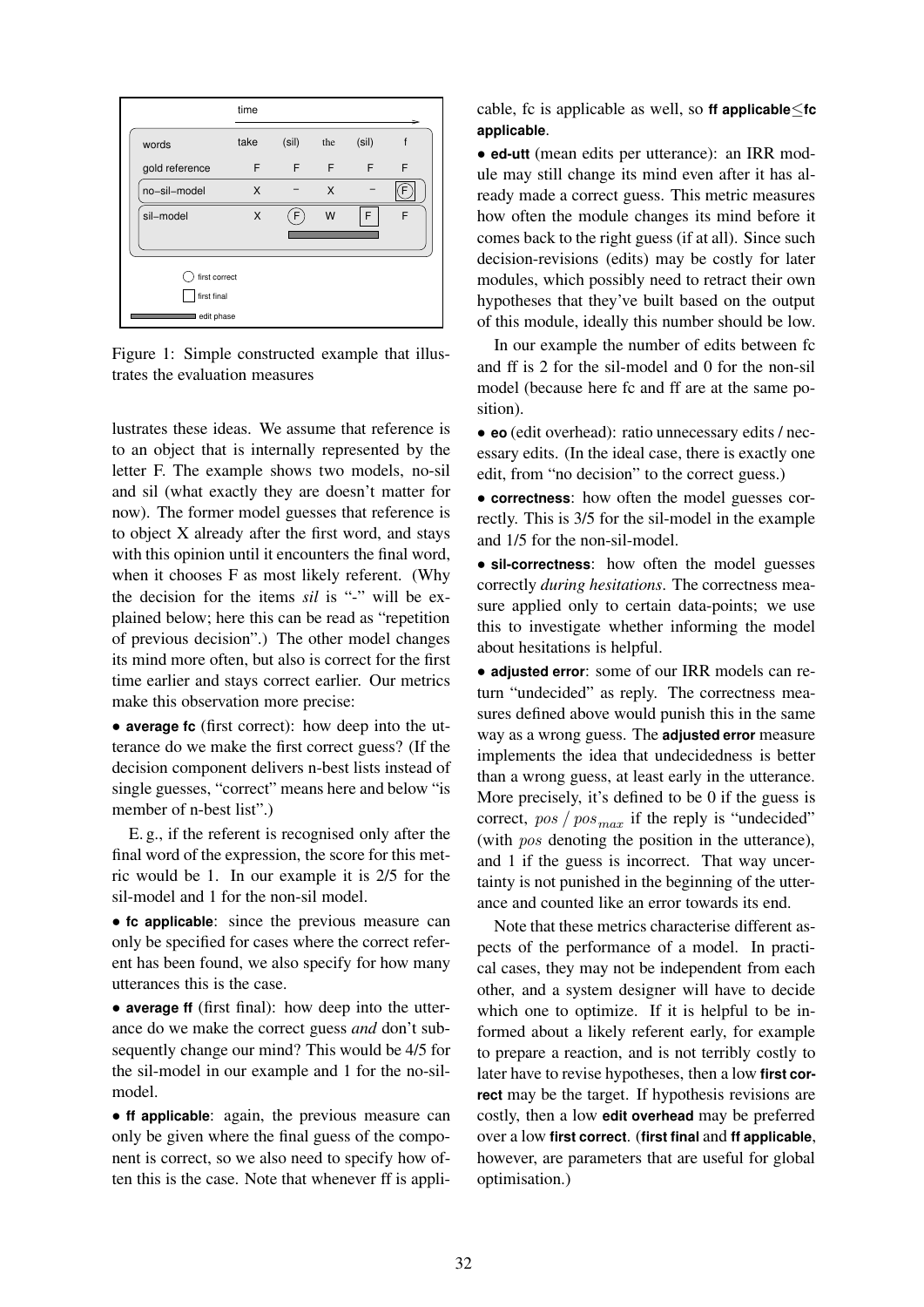

Figure 2: The Twelve Pentomino Pieces with their canonical names (which were not known to the dialogue participants). The pieces used in the dialogues all had the same colour.

In the remaining sections, we describe a probabilistic model of IRR that we have implemented, and evaluate it in terms of these metrics. We begin with describing the data from which we learnt our model.

# **4 Data**

# **4.1 Our Corpora**

As the basis for training and testing of our model we used data from three corpora of task-oriented dialogue that differ in some details of the set-up, but use the same task: an Instruction Giver (IG) instructs an Instruction Follower (IF) on which puzzle pieces (from the "Pentomino" game, see Figure 2) to pick up. In detail, the corpora were:

• The Pento Naming corpus described in (Siebert and Schlangen, 2008). In this variant of the task, IG *records* instructions for an absent IF; so these aren't fully interactive dialogues. The corpus contained 270 utterances out of which we selected those 143 that contained descriptions of puzzle pieces (and not of their position on the gameboard).

• Selections from the FTT/PTT corpus described in (Fernández et al., 2007), where IF and IG are connected through an audio-only connection, and in some dialogues a simplex / push-to-talk one. We selected all utterances from IG that contained references to puzzle pieces (286 altogether).

• The third part of our corpus was constructed specifically for the experiments described here. We set-up a Wizard of Oz experiment where users were given the task to describe puzzle pieces for the "dialogue system" to pick up. The system (i. e. the wizard) had available a limited number of utterances and hence could conduct only a limited form of dialogue. We collected 255 utterances containing descriptions of puzzle pieces in this way.



Figure 3: Silence rate per referent and corpus (WOz:black, PentoNaming:red, FTT:green)

All utterances were hand-transcribed and the transcriptions were automatically aligned with the speech data using the MAUS system (Schiel, 2004); this way, we could automatically identify pauses during utterances and measure their length. For some experiments (see below), pauses were "re-ified" through the addition of silence pseudowords (one for each 333 ms of silence).

The resulting corpus is not fully balanced in terms of available material for the various pieces or contributions by sub-corpora.

# **4.2 Descriptive Statistics**

We were interested to see whether intra-utterance silences (hesitations) could potentially be used as an information source in our (more or less) realworld data in the same way as was shown in the much more controlled situations described in the psycholinguistics literature mentioned above in the introduction (Arnold et al., 2007). Figure 3 shows the mean ratio of within-utterance silences per word for the different corpora and different referents. We can see that there are clear differences between the pieces. For example, references to the piece whose canonical name is X contain very few or short hesitations, whereas references to Y tend to contain many. We can also see that the tendencies seem to be remarkably similar between corpora, but with relatively stable offsets between them, PentoDescr having the longest, PTT/FTT the shortest silences. We speculate that this is the result of the differing degrees of interactivity (none in PentoDescr, restricted in WOz, less restricted in PTT, free in FTT) which puts different pressures on speakers to avoid silences. To balance our data with respect to this difference, we performed some experiments with adjusted data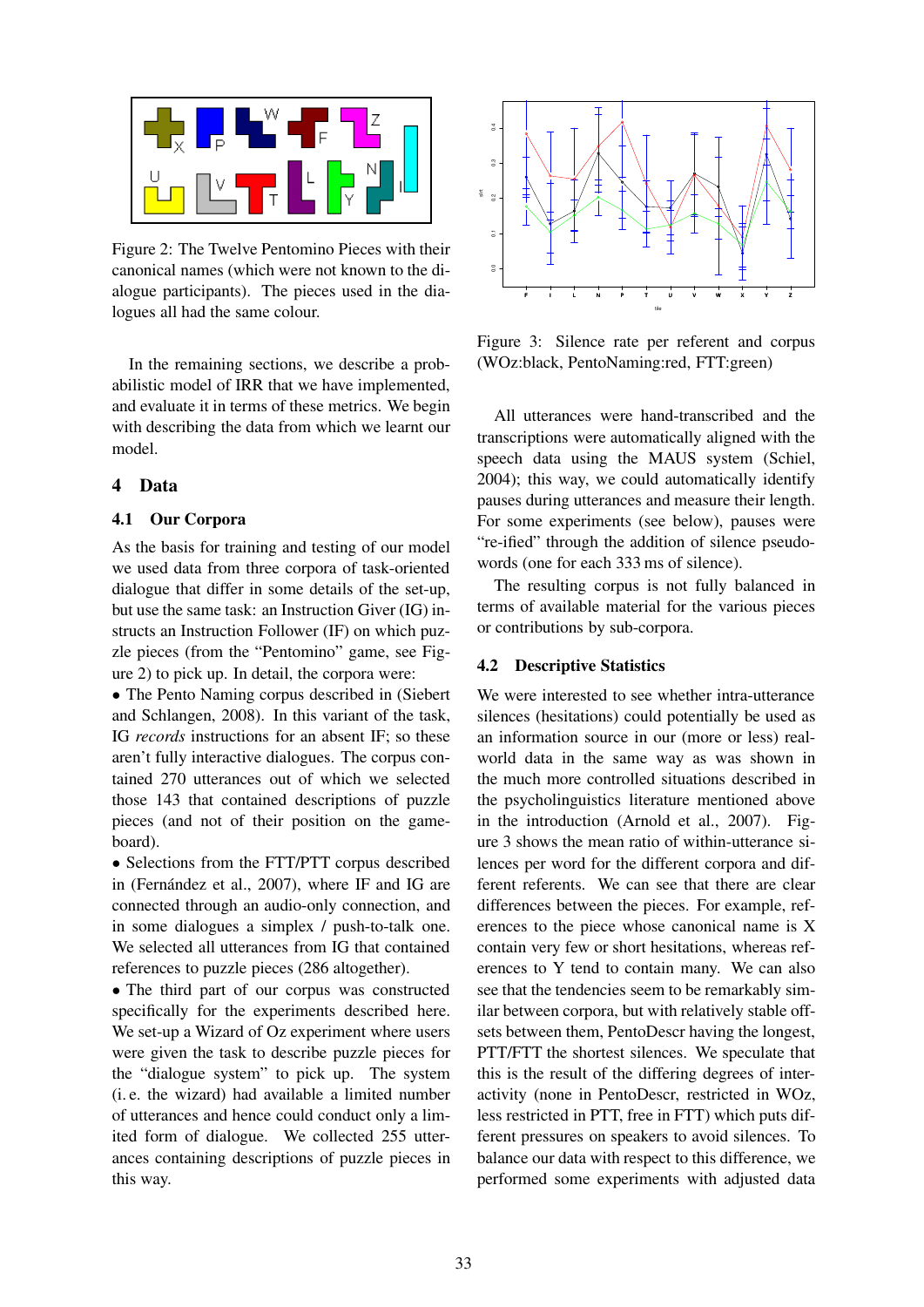where silence lengths in PentoDescr were adjusted by 0.7 and in PTT/FTT by 1.3. This brings the silence rates in the corpora, if plotted in the style of Figure 3, almost in congruence.

To test whether the differences in silence rate between utterances referring to different pieces are significant, we performed an ANOVA and found a main effect of silence rate,  $F(11, 672) =$ 6.2102,  $p < 8.714^{-10}$ . A post-hoc t-test reveals that there are roughly two groups whose members are not significantly different within-group, but are across groups: I, L, U, W and X form one group with relatively low silence rate, F, N, P, T, V, Y, and Z another with relatively high silence rate. We will see in the next section whether our model picked up on these differences.

# **5 A Bayesian Filtering Model of IRR**

To explore incremental reference resolution, and as part of a larger incremental dialogue system we are building, we implemented a probabilistic reference resolver that works in the pentomino domain. At its base, the resolver has a Bayesian Filtering model (see e. g. (Thrun et al., 2005)) that with each new observation (word) computes a belief distribution over the available objects (the twelve puzzle pieces); in a second step, a decision for a piece (or a collection of pieces in the n-best case) is derived from this distribution. This model is incremental in a very natural and direct way: new input increments are simply treated as new observations that update the current belief state. Note that this model does not start with any assumptions about semantic word classes: whether an observed word carries information about what is being referred to will be learnt from data.

### **5.1 The Belief-Update Model**

We use a Bayesian model which treats the intended referent as a latent variable generating a sequence of observations  $(w_{1:n})$  is the sequence of words  $w_1, w_2, \ldots, w_n$ :

 $P(r|w_{1:n}) = \alpha * P(w_n|r, w_{1:n-1}) * P(r|w_{1:n-1})$ where

•  $P(w_n|r, w_{1:n-1})$  is the likelihood of the new observation (see below for how we approximate that); and

• the prior  $P(r|w_{1:n-1})$  at step n is the posterior of the previous step. Before the first observation is made (i. e., the first word is seen), the prior is simply a distribution over the possible referents,  $P(r)$ .



Figure 4: Example of Belief Distribution after Observation

In our experiment, we set this to a uniform distribution, but if there is prior information from other sources (e. g., because the dialogue state makes certain pieces more salient), this can be reflected. •  $\alpha$  is a normalising constant, ensuring that the result is indeed a probability distribution.

The output of the model is a distribution of belief over the 12 available entities, as shown in Figure 4. Figure 5 shows in a 3D plot the development of the belief state (pieces from front to back, strength of belief as height of the peaks) over the course of a whole utterance (with observations from left to right).

#### **5.2 The Decision Step**

We implemented several ways to derive a decision for a referent from such a distribution:

i) In the *arg max* approach, at each state the referent with the highest posterior probability is chosen. For Figure 4, that would be F (and hence, a wrong decision). As Figure 5 shows (and the example is quite representative for the model behaviour), there often are various local maxima over the course of an utterance, and hence a model that takes as its decision always the maximum can be expected to perform many edits.

ii) In the *adaptive threshold* approach, we start with a default decision for a special 13th class, "undecided", and a new decision is only made if the maximal value at the current step is above a certain threshold, where this threshold is reset every time this condition is met. In other words, this draws a plane into the belief space and only makes a new decision when a peak rises above this plane and hence above the previous peak. In effect, this approach favours strong convictions and reduces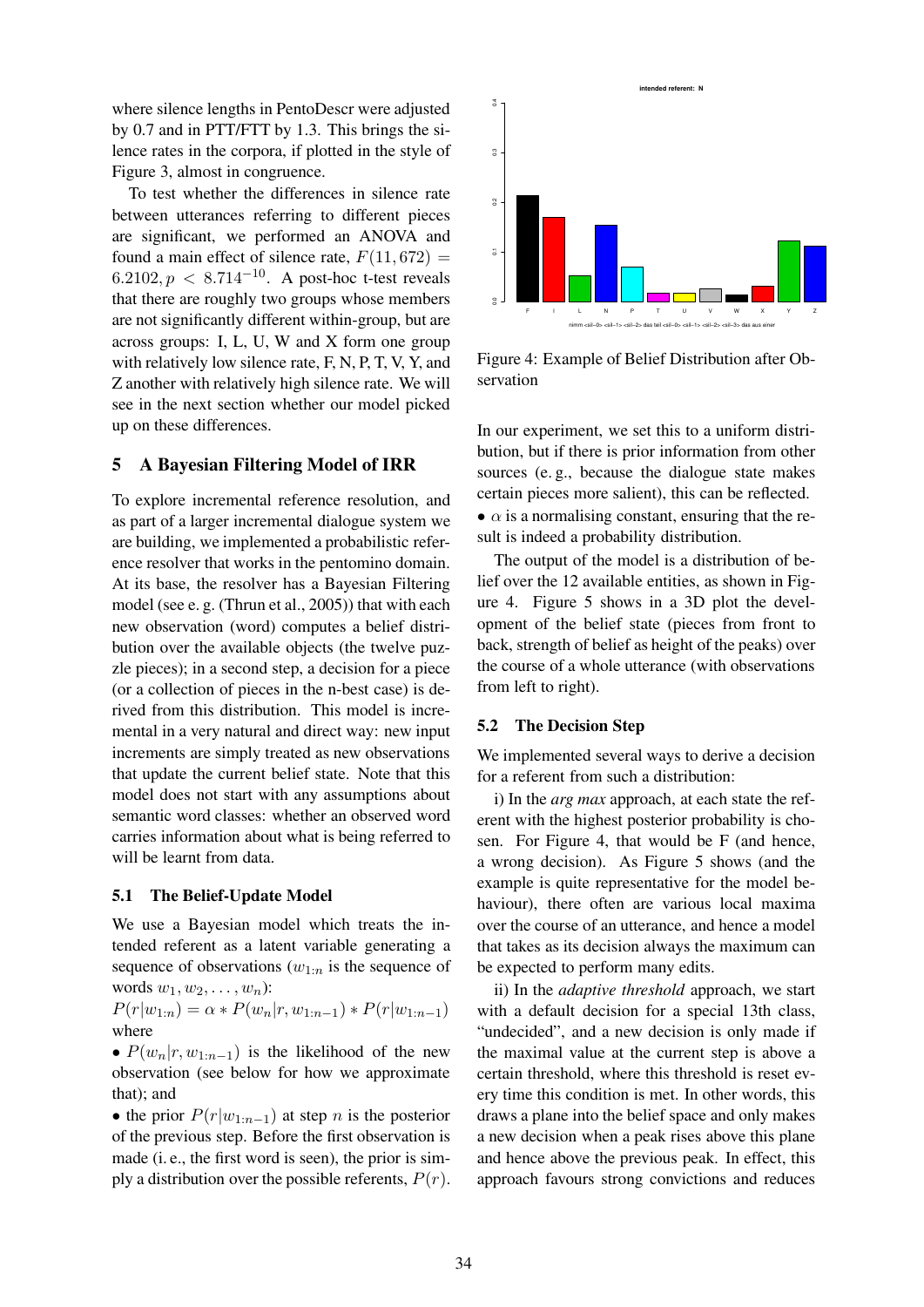

Figure 5: Belief Update over Course of Utterance

the "jitter" in the decision making.

In our example from Figure 4, this would mean that the maximum, F, would only be the decision if its value was higher than the threshold and there was no previous guess that was even higher.

iii) The final model implements a *threshold nbest* approach, where not just a single piece is selected but all pieces that are above a certain threshold. Assuming that the threshold is 0.1 for example this would select F, I, N, Y, and Z—and hence would include the correct reference in Figure 4.

#### **5.3 Implementation**

To learn and query the observation likelihoods  $P(w_n|r, w_{1:n-1})$ , we used referent-specific language models. More precisely, we computed the likelihood as  $P(r, w_{1:n})/P(r, w_{1:n-1})$  (definition conditional probability), and approximated the joint probabilities of referent and word sequence via n-grams with specialised words. E. g., an utterance like "take the long, narrow piece" referring to piece I (or tested for reference to this piece) would be rewritten as "take I the I long I narrow I piece I" and presented to the n-gram learner / inference component. (Both taken from the SRI LM package, (Stolcke, 2002).)

During evaluation of the models, the test utterances are fed word-by-word to the model and the decision is evaluated against the known intended referent. Since we were interested in testing whether disfluencies contained information that would be learned, for one variant of the system we also fed pseudo-words for silences and hesitation markers like *uhm*, numbered by their position (i. e., "take the .." becomes "take the sil-1 sil-2"), to both learning and inference for the *silencesensitive* variant; the *silence-ignorant* variant simply repeats the previous decision at such points and does not update its belief state; this way, it is guaranteed that both variants generate the same number of decisions and can be compared directly. (Cf. the dashes in the "no-sil-model" in Figure 1 above: those are points where no real computation is made in the no-sil case.)

### **5.4 Experiments**

All experiments were performed with 10-fold cross-validation. We always ran both versions, the one that showed silences to the model and the one that didn't. We tested various combinations of language model parameters and deciders, of which the best-performing ones are discussed in the next section.

### **5.5 Results**

Table 1 shows the results for the different decision methods and for models where silences are included as observations and where they aren't, and, as a baseline, the result for a resolver that makes a random decision after each observation.

As we can see, the different decision methods have different characteristics wrt. individual measures. The *threshold n-best* approach performs best across the board—but of course has a slightly easier job since it does not need to make unambiguous decisions. We will look into the development of the n-best lists in a second, but for now we note that this model is for almost all utterances correct at least once (97 % **fc applicable**) and if so, typically very early (after 30 % of the utterance). In over half of the cases  $(54.68\%)$ , the final decision is correct (i. e. is an n-best list that contains the correct referent), and similarly for a good third of all silence observations. Interestingly, silence-correctness is decidedly higher for the silence model (which does actually make new decisions during silences and hence based on the information that the speaker is hesitating) than for the non-sil model (which at these places only repeats the previously made decision). The model performs significantly bettern than a baseline that randomly selects n-best lists of the same size (see *rnd-nb* in Table 1).

As can be expected, the *adaptive threshold* approach is more stable with its decisions, as witnessed by the low **edit overhead**. The fact that it changes its decision not as often has an impact on the other measures, though: in more cases, the model is correct not even once (**fc applicable** is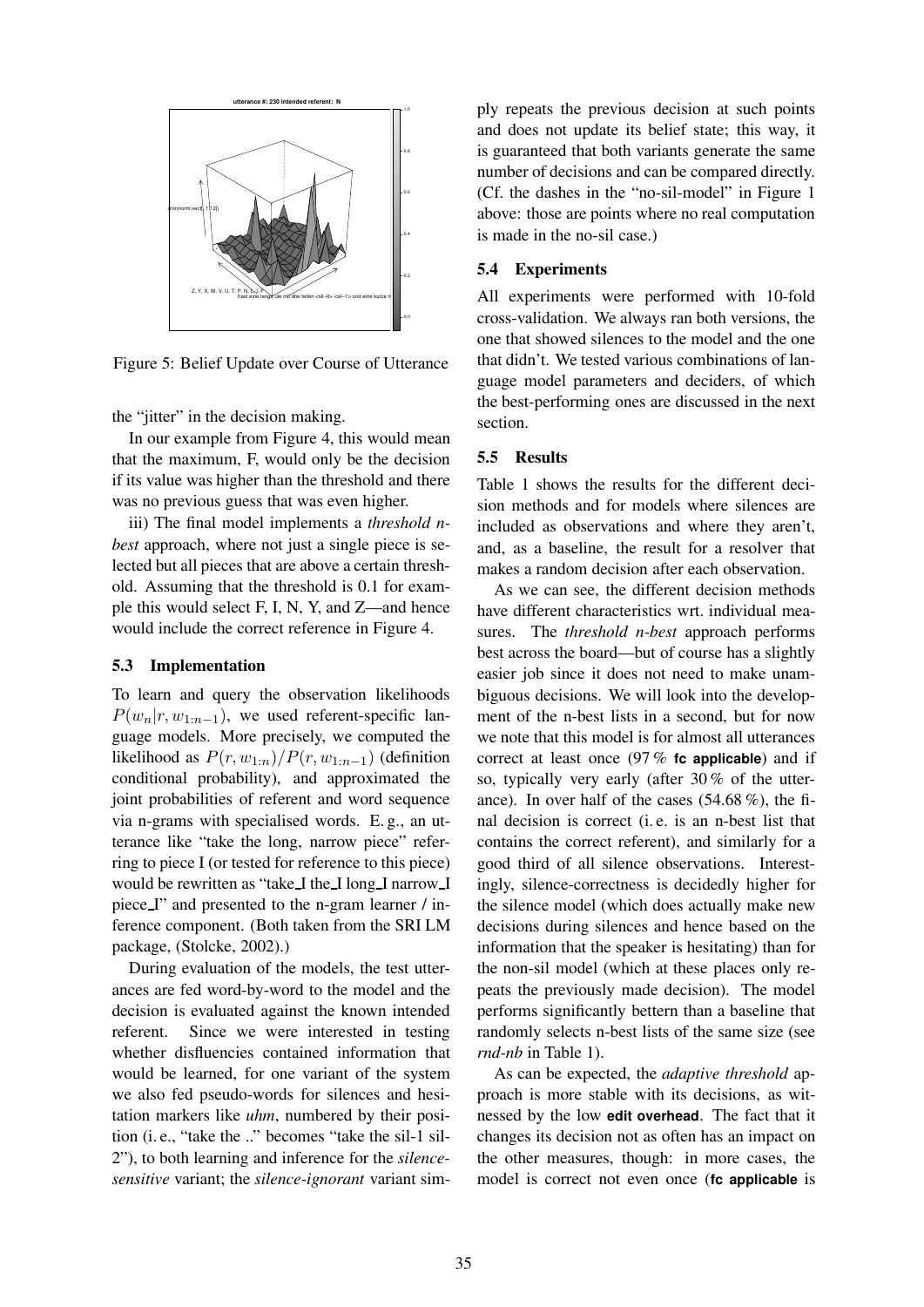|                 | n-best    |           | rnd-nb    | adapt     |         | max       |           | random    |
|-----------------|-----------|-----------|-----------|-----------|---------|-----------|-----------|-----------|
| Measure / Model | w/h       | $w/o$ h   | w/h       | w/h       | $w/o$ h | w/h       | $w/o$ h   | w/h       |
| fc applicable   | $97.22\%$ | 95.03%    | 85.38%    | 63.15%    | 66.67%  | 86.55%    | 82.89%    | 59.94%    |
| average fc      | 30.43%    | 33.73%    | 29.61%    | 53.87%    | 55.25%  | 46.55%    | 49.31 %   | 42.60%    |
| ff applicable   | 54.68%    | 54.24%    | $17.54\%$ | 48.68%    | 53.07%  | 39.77%    | 40.64%    | 9.65%     |
| average ff      | 87.74%    | 85.01%    | 97.08%    | 71.24%    | 70.89%  | 96.08%    | 94.28%    | 98.44%    |
| edit overhead   | 93.49%    | 90.65%    | $96.65\%$ | 69.61 $%$ | 67.66%  | 92.57%    | 89.44%    | 93.16%    |
| correctness     | 37.81 %   | 36.81%    | $23.37\%$ | $23.01\%$ | 26.61%  | 17.83%    | $20.23\%$ | 7.83%     |
| sil-correctness | 36.60%    | 31.09 $%$ | 26.39%    | 18.71%    | 22.58%  | 13.67%    | 19.34 $%$ | 8.63%     |
| adjusted error  | $60.07\%$ | 56.96%    | 76.63 %   | 76.29%    | 70.90%  | $82.17\%$ | 79.42%    | $92.16\%$ |

Table 1: Results for different decision methods (*n-best*, *adapt*ive, *max* arg and *random*) and for models with and without silence-observations (*w/ h* and *w/o h*, respectively)

lower than for the other two models). But it is still correct with almost half of its final decisions, and these come even earlier than for the n-best model. Silence information does not seem to help this model; this suggests that the information provided by knowledge about the fact that the speaker hesitates is too subtle to push through the threshold in order to change decisions.

The *arg max* approach fares worst. Since neither the relative strength of the strongest belief (as compared to that in the competing pieces) nor the global strength (have I been more convinced before?) is taken into account, the model changes its mind too often, as evidenced by the edit overhead, and does not settle on the correct referent often (and if, then late). Again, silence information does not seem to be helpful for this model.

As a more detailed look at what happens during silence sequences, Figure 6 plots the average change in probability from onset of silence to a point at 1333 ms of silence. (Recall that the underlying Bayesian model is the same for all models evaluated above, they differ only in how they derive a decision.) We can see that the gains and losses are roughly as expected from the analysis of the corpora: pieces like L and P become more expected after a silence of that length, pieces like X less. So the model does indeed seem to learn that hesitations systematically occur together with certain pieces. (The reader can convince herself with the help of Figure 2 that these shapes are indeed comparatively hard-to-describe; but the interesting point here is that this categorisation does not have to be brought to the model but rather is discovered by it.)

Finally, a look at the distribution and the sizes of the n-best groupings: the most frequent decision is



Figure 6: Average change in probability from onset of silence to 1333 ms into silence

"undecided" (474 times), followed by the groupings F N, N Y, and N Y P (343, 342 and 196, respectively). Here again we find groupings that reflect the differences w.r.t. hesitation rate. The average size of the n-best lists is  $2.58$  (sd = 1.4).

# **6 Conclusions and Further Work**

We discussed the task of incremental reference resolution (IRR), in particular with respect to exophoric reference. From a theoretical perspective, it might seem easy to specify what the ideal behaviour of an IRR component should be, namely to always produce the set of entities (the extension) that is compatible with the part of the expression seen so far. In practice, however, this is difficult to annotate, for both practical reasons as well as theoretical (referring is a pragmatic activity that is not reducible to denotation). The metrics we defined for evaluation of IRR components account for this in that they do not require a gold